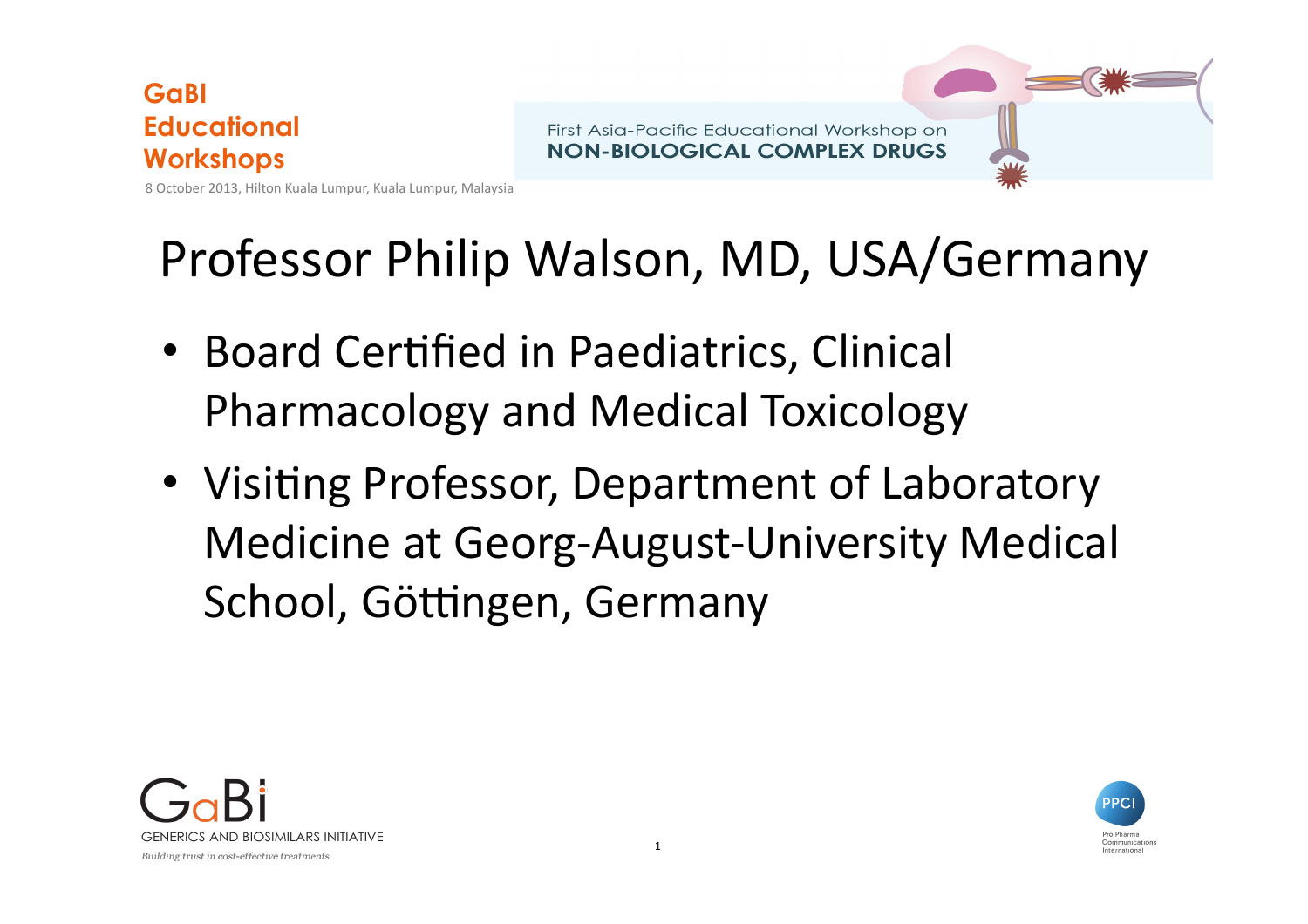First Asia-Pacific Educational Workshop on **NON-BIOLOGICAL COMPLEX DRUGS** 



8 October 2013, Hilton Kuala Lumpur, Kuala Lumpur, Malaysia

# Best practices for the regulation, use and monitoring of follow-on non-biological complex drugs

### Philip D Walson, MD Editor-in-Chief, GaBI Journal 8 October 2013



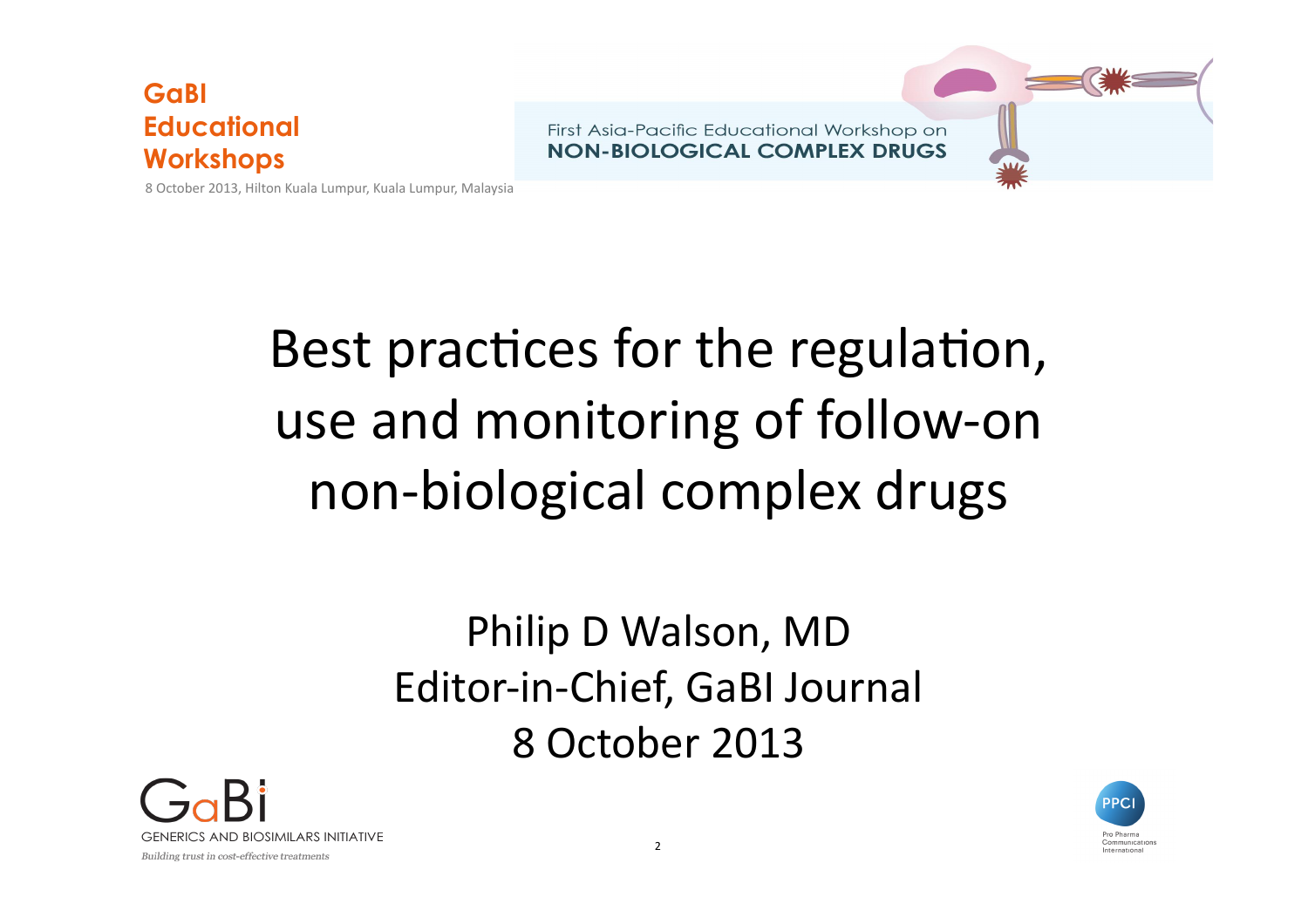First Asia-Pacific Educational Workshop on **NON-BIOLOGICAL COMPLEX DRUGS** 

8 October 2013, Hilton Kuala Lumpur, Kuala Lumpur, Malaysia

### Patented/Follow-on Products

- Potential lower cost/equivalent benefit
- Risk no savings/less benefit or more risks
- Small Molecules Generics
- Biologicals Biosimilars
- NBCDs  $-$  ??



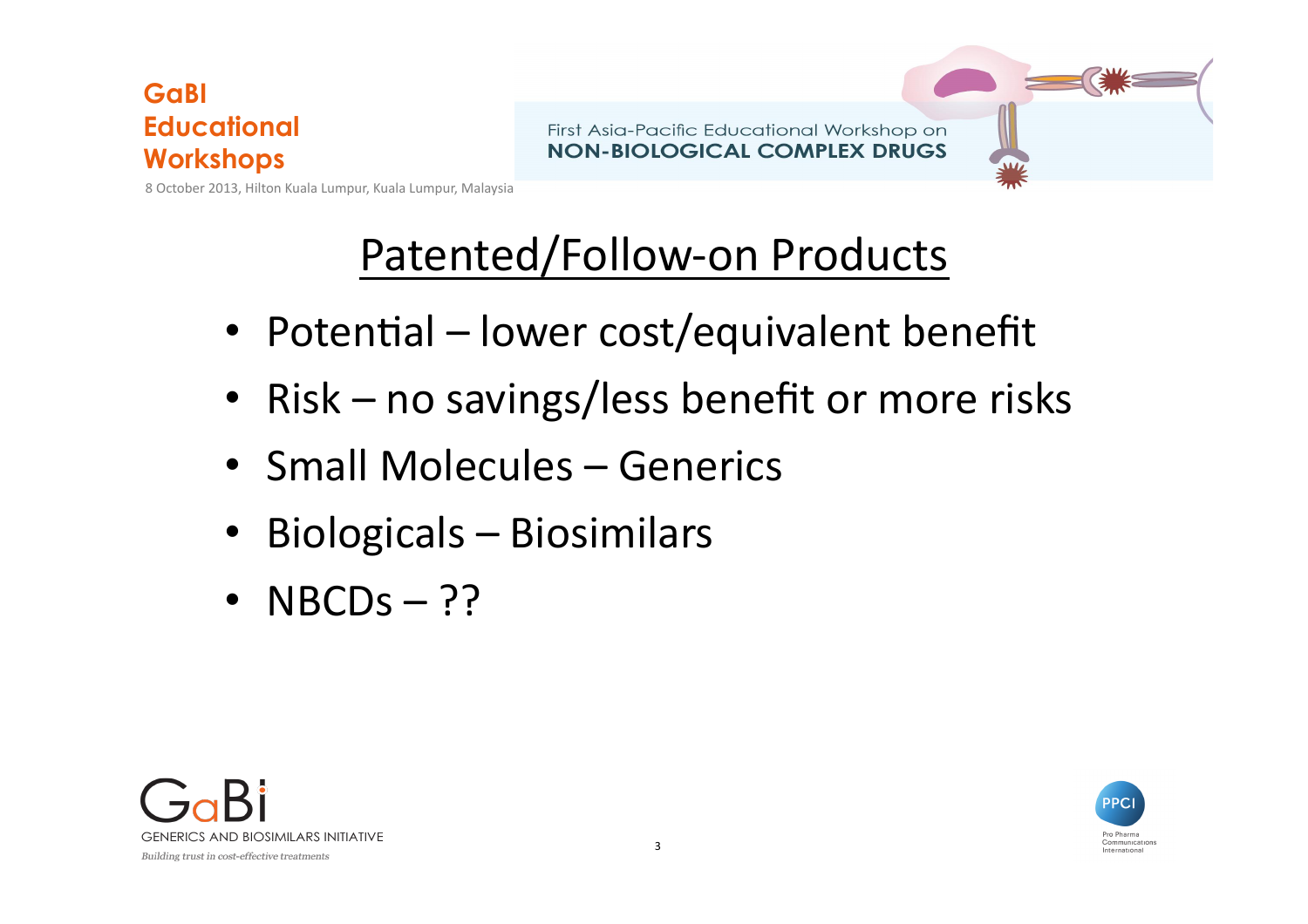First Asia-Pacific Educational Workshop on **NON-BIOLOGICAL COMPLEX DRUGS** 



8 October 2013, Hilton Kuala Lumpur, Kuala Lumpur, Malaysia

### **Regulatory Review Process**

- Nomenclature
- Pre-clinical data
- Clinical data
	- Prior to approval
	- – Post approval



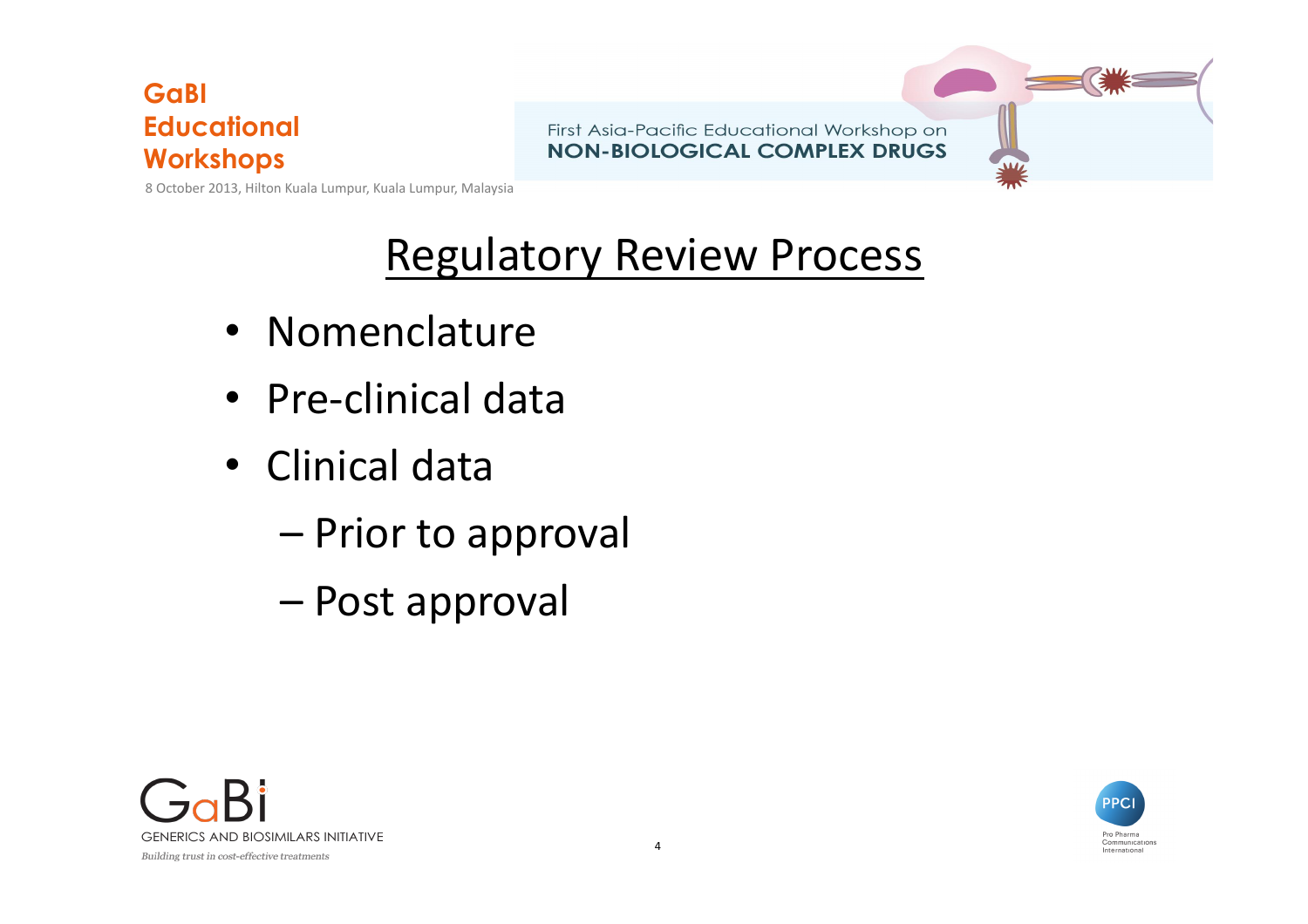First Asia-Pacific Educational Workshop on **NON-BIOLOGICAL COMPLEX DRUGS** 

8 October 2013, Hilton Kuala Lumpur, Kuala Lumpur, Malaysia

### Regulatory Approval

- Source biologic product or not
- Ability to fully characterize
- Likelihood of performance differences
- Post-marketing surveillance\*

\*mandatory for biologicals



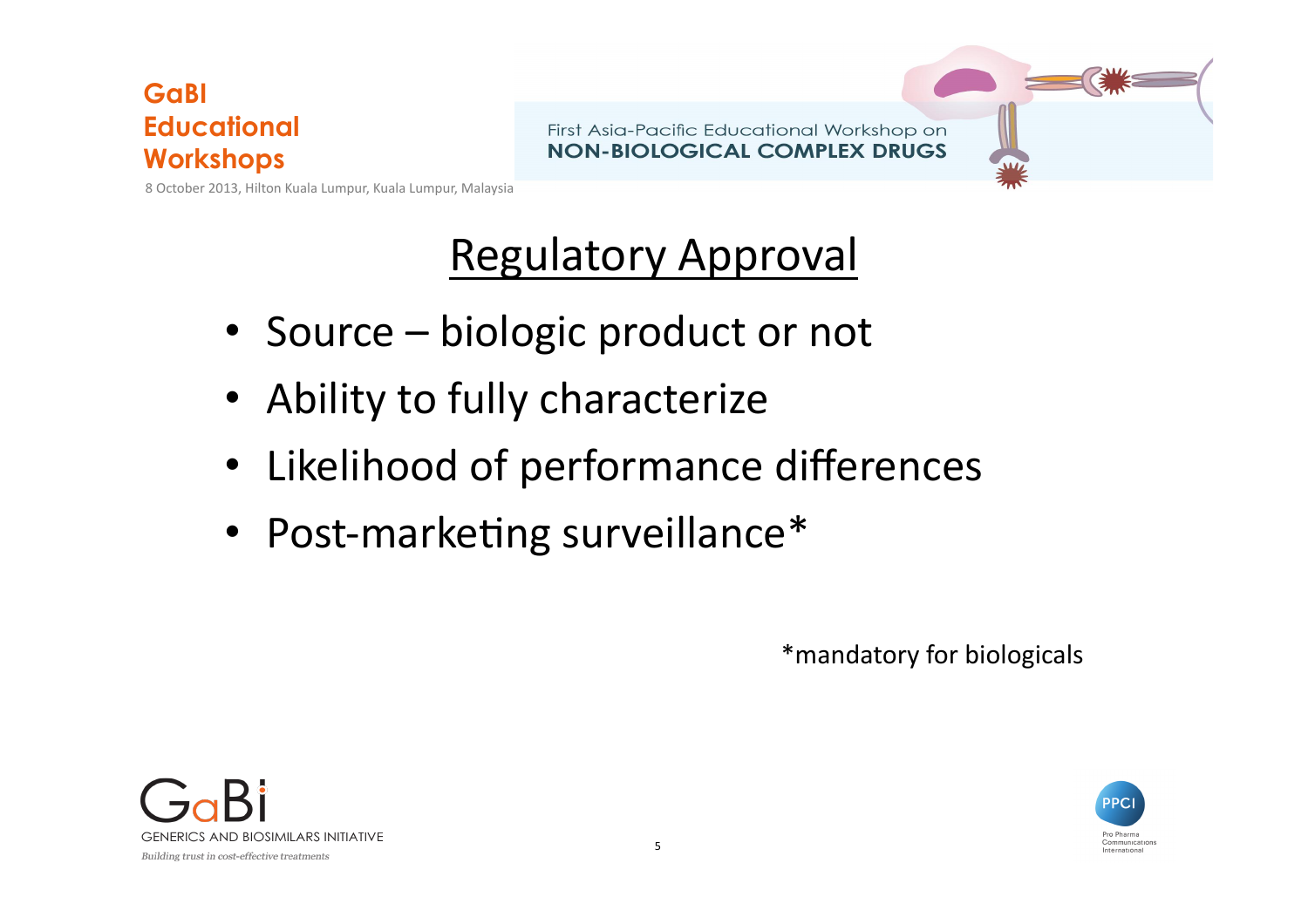First Asia-Pacific Educational Workshop on **NON-BIOLOGICAL COMPLEX DRUGS** 

8 October 2013, Hilton Kuala Lumpur, Kuala Lumpur, Malaysia

### Generics/Biosimilars

- USP Nomenclature Perspective
- Name assumes single defined substance
- Analytical/Physiochemical characterization
- Same active ingredient(s)-others can matter
- Equal bioavailability-80-125% AUC, Cmax
- Biologics recognized as different, more difficult
- ??NBCDs??



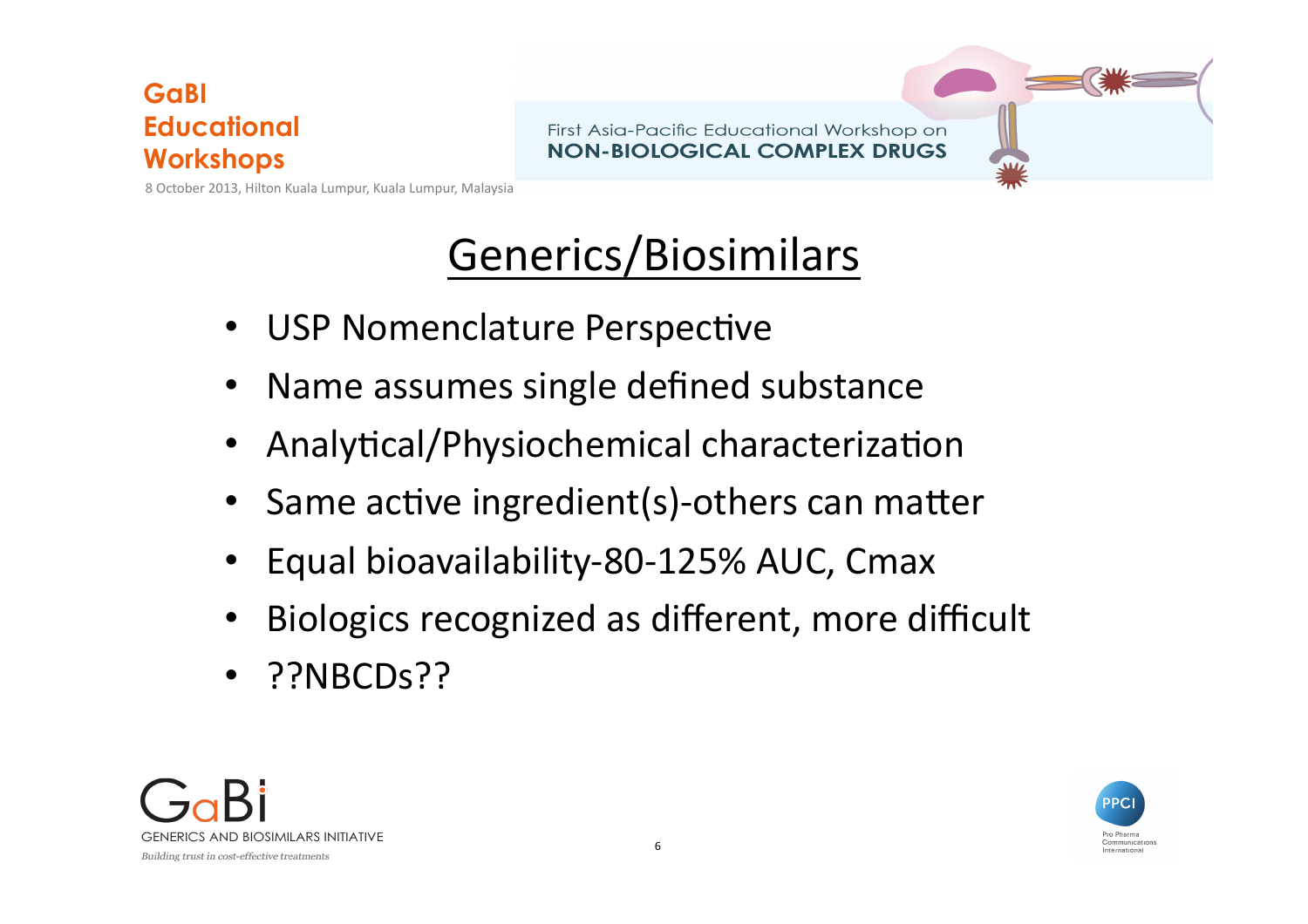First Asia-Pacific Educational Workshop on **NON-BIOLOGICAL COMPLEX DRUGS** 



8 October 2013, Hilton Kuala Lumpur, Kuala Lumpur, Malaysia

### Some NBCD Examples

- Liposomal products
- Glatiramoids
- Low Molecular Weight Heparins (LMWHs)
- Intravenous Iron Preparations



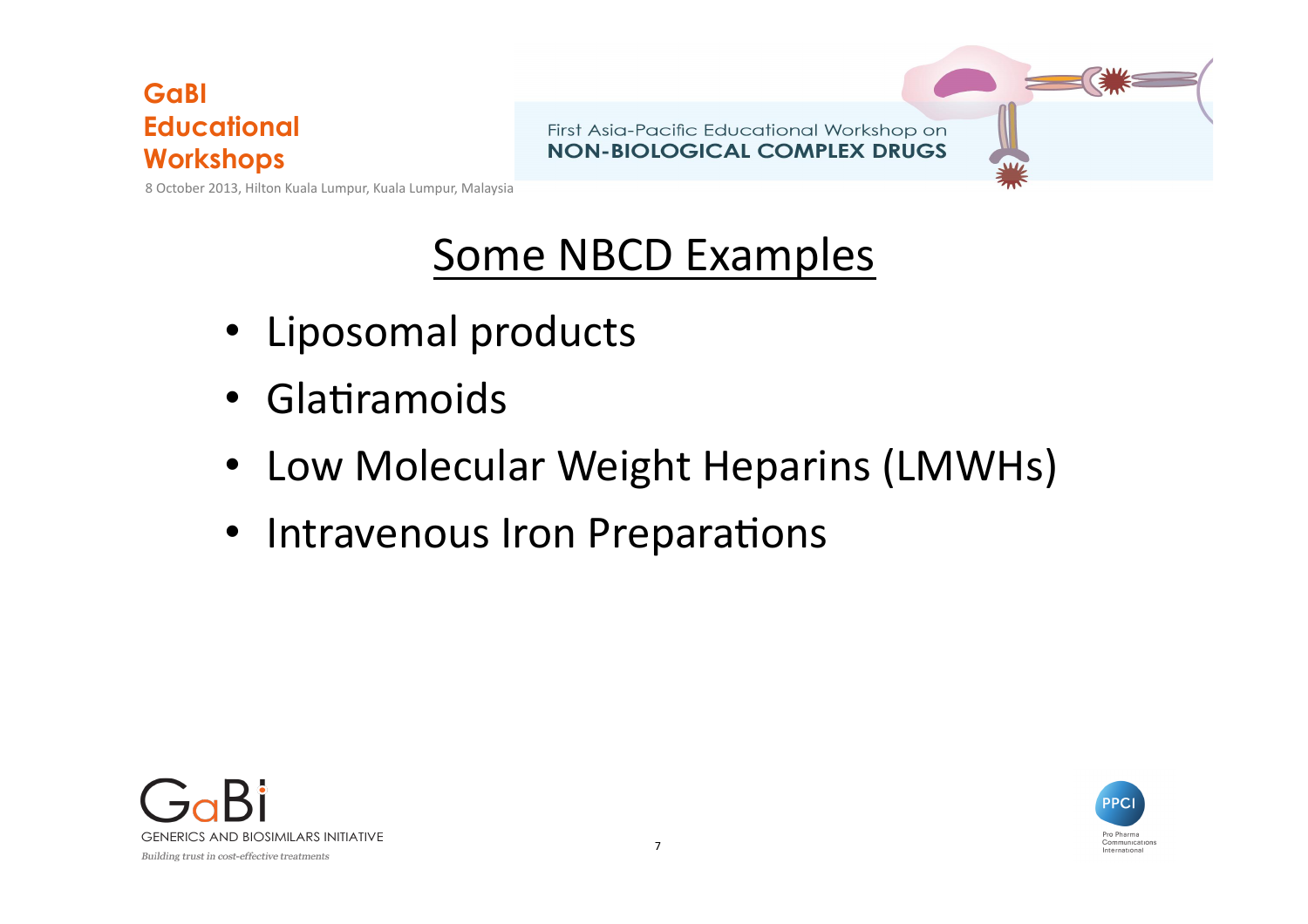First Asia-Pacific Educational Workshop on **NON-BIOLOGICAL COMPLEX DRUGS** 

8 October 2013, Hilton Kuala Lumpur, Kuala Lumpur, Malaysia

### Liposomal products: Amphotericin/generics

- Originally from streptomyces Nodosus
- Two amphoterics, A & B
- ? "simple"-**IUPAC Name:** (1S,3R,4E,6E,8E,10E,12E,14E,16E,18S,19R,20R,21S, 25R,27R,30R,31R,33S,35R, 37S,38R)-3-[(2R,3S,4S,5S,6R)-4-amino-3,5-dihydroxy-6-methyloxan-2-yl]oxy-19, 25,27,30,31,33,35,37-octahydroxy-18,20,21-trimethyl-23-oxo-22,39-dioxabicy clo[33.3.1]nonatriaconta-4,6,8,10,12,14,16-heptaene-38-carboxylic acid
- Amphotericin B, AmBisome-liposomal products
- Fungisome/Amphotec-liposomal complex products
- Abelcet/Ampholip/Amfy-lipid complex products
- Amy-nanoparticles



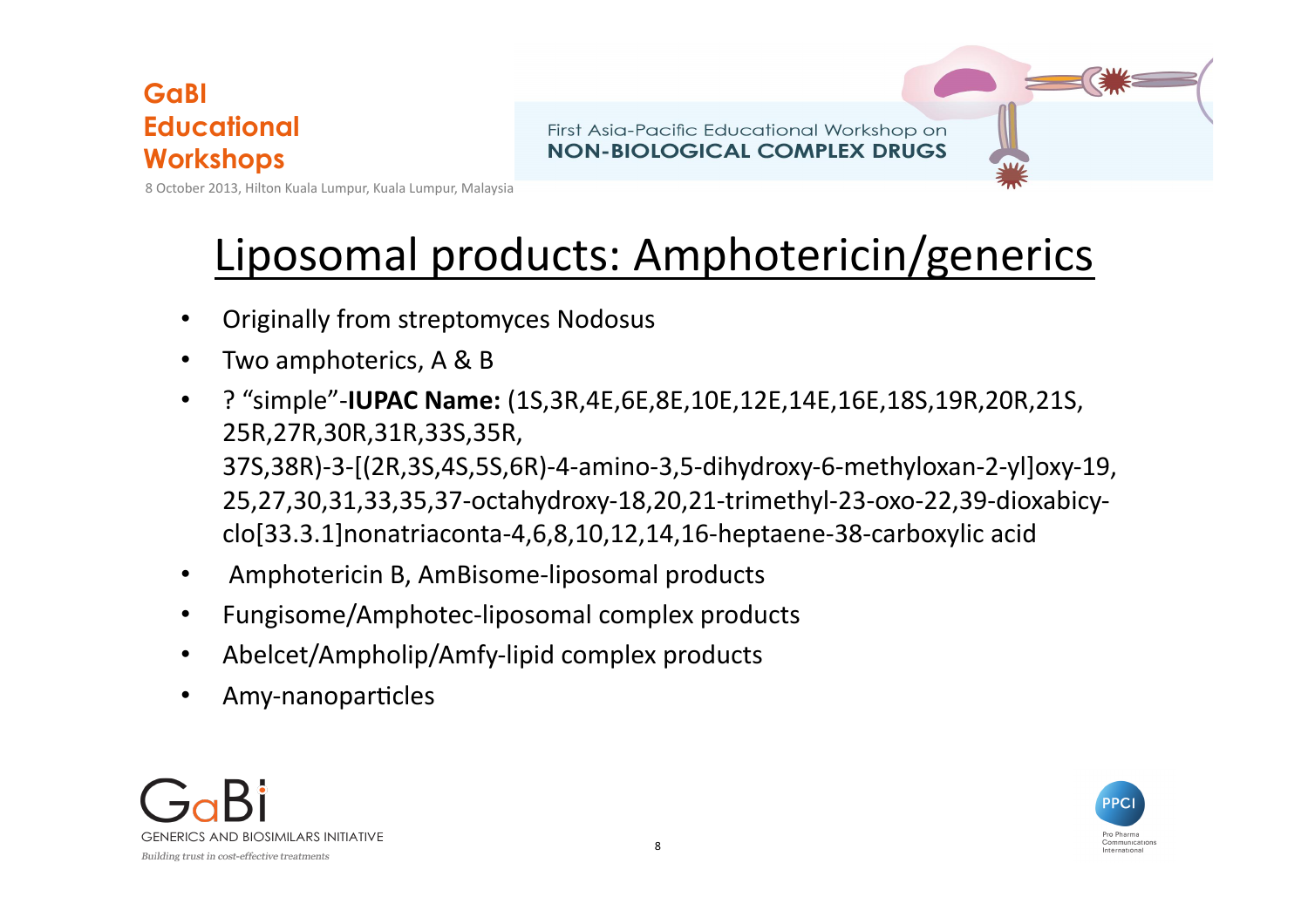First Asia-Pacific Educational Workshop on **NON-BIOLOGICAL COMPLEX DRUGS** 

8 October 2013, Hilton Kuala Lumpur, Kuala Lumpur, Malaysia

### Glatiramoids

- Complex mixture of polypeptides
- Major pre-clinical differences based on manufacturing process



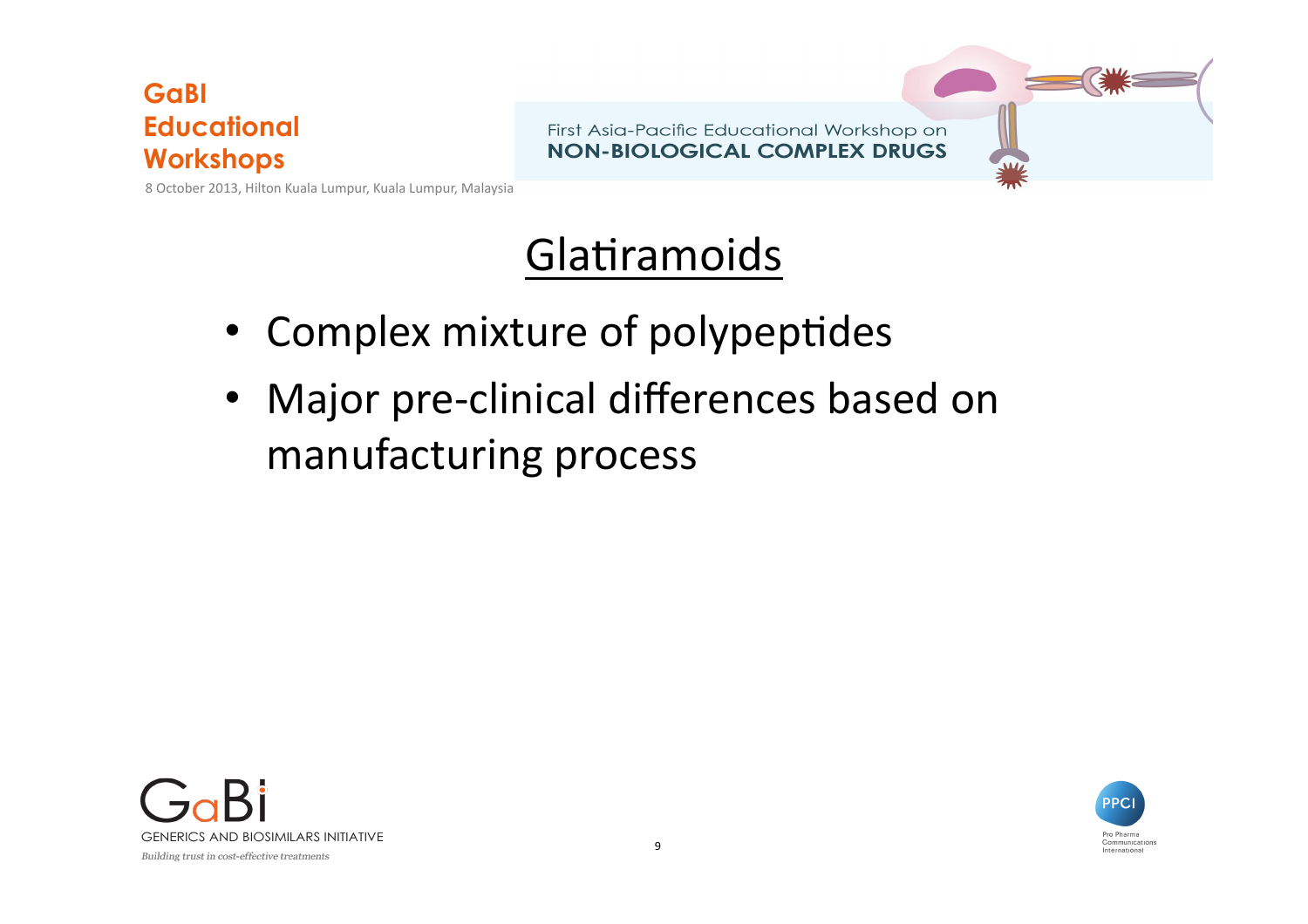First Asia-Pacific Educational Workshop on **NON-BIOLOGICAL COMPLEX DRUGS** 

8 October 2013, Hilton Kuala Lumpur, Kuala Lumpur, Malaysia

### Low Molecular Weight Heparins (LMWHs)

- USA regulated as generics
- EMA regulated as biosimilars



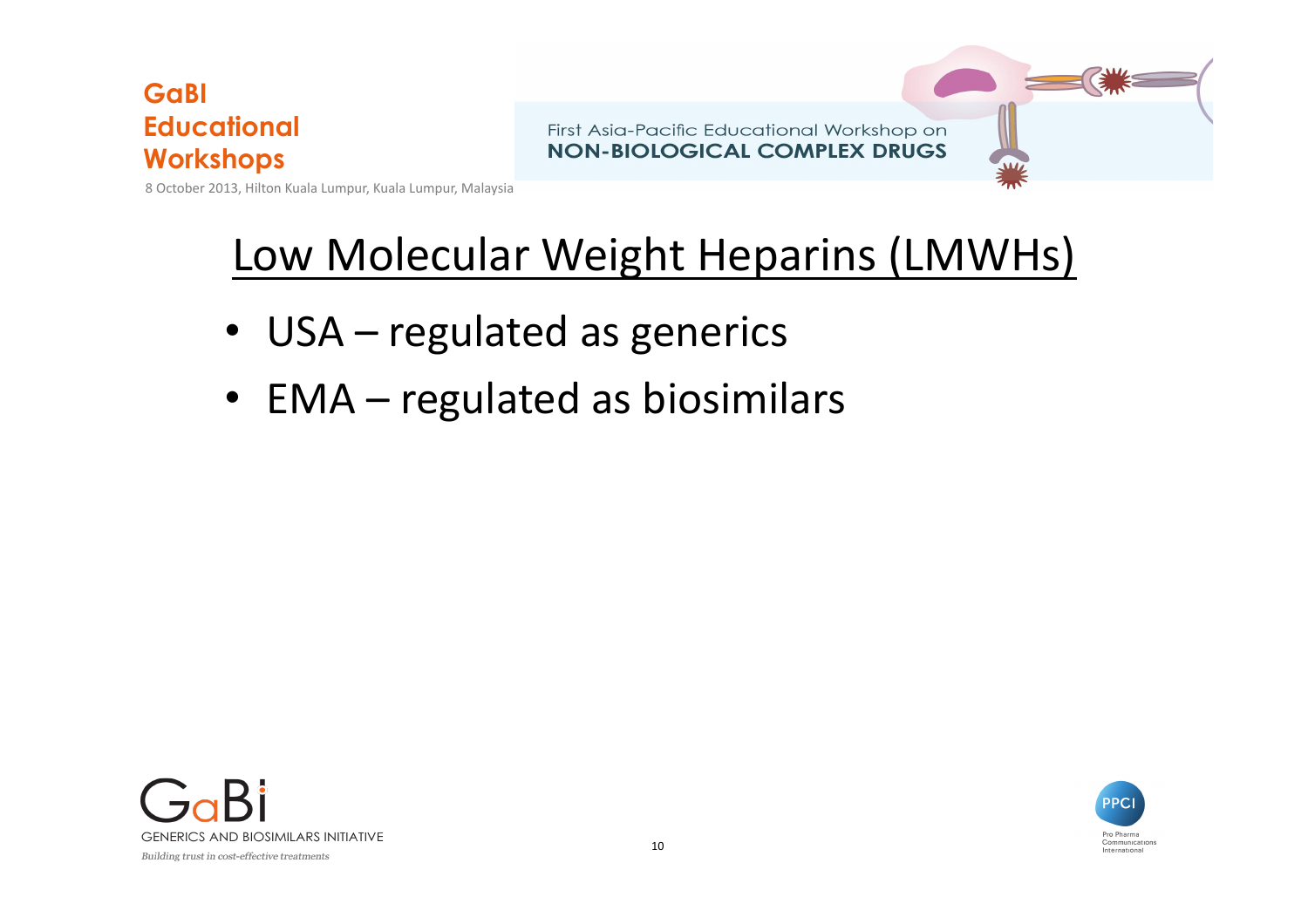First Asia-Pacific Educational Workshop on **NON-BIOLOGICAL COMPLEX DRUGS** 



8 October 2013, Hilton Kuala Lumpur, Kuala Lumpur, Malaysia

### Intravenous Iron Preparations

• Iron Dextrans

High Molecular weight

Low Molecular weight

- Iron gluconate
- Iron Carboxymaltose, Isomaltose, Saccharose
- Iron Sucrose



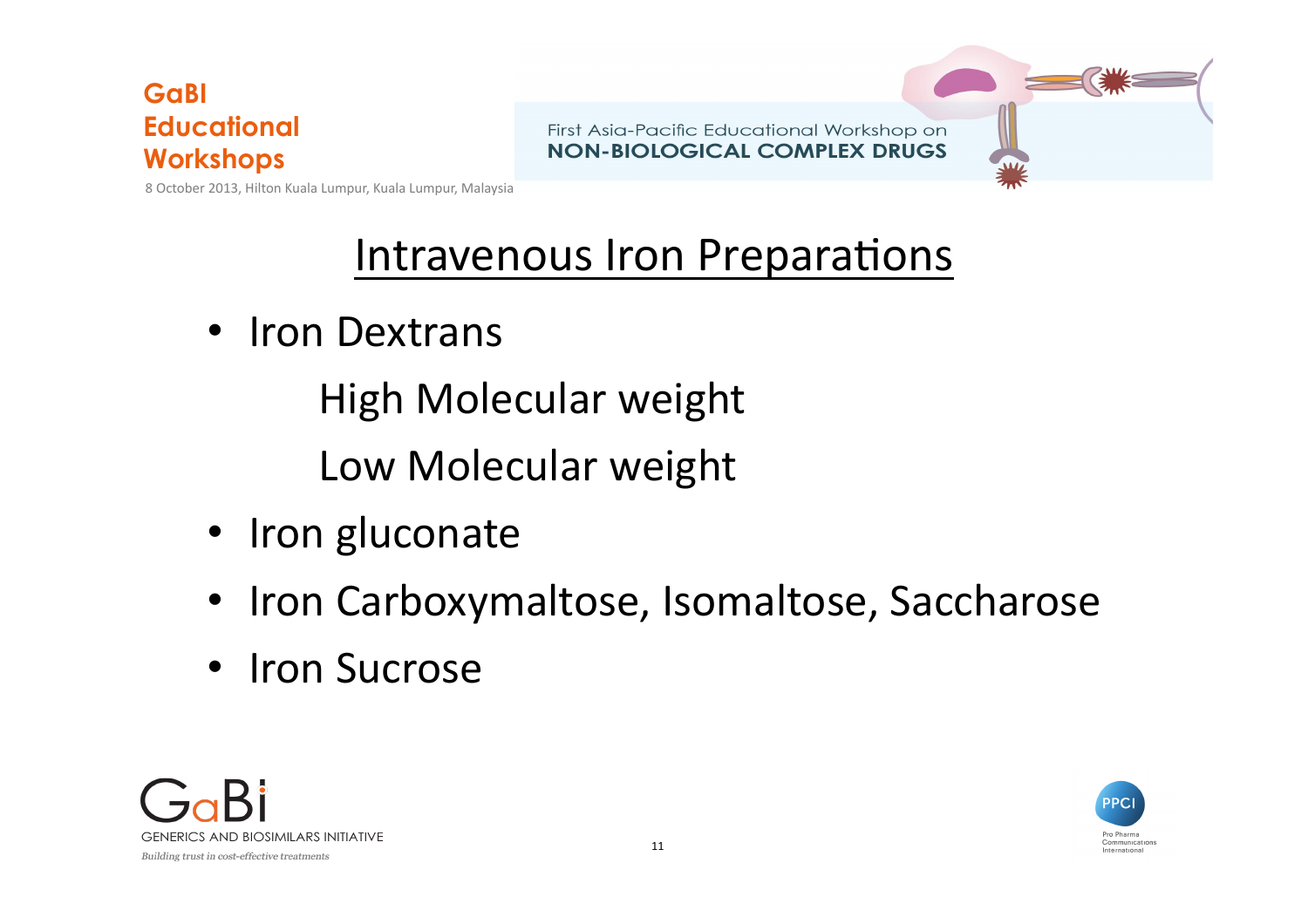First Asia-Pacific Educational Workshop on **NON-BIOLOGICAL COMPLEX DRUGS** 

8 October 2013, Hilton Kuala Lumpur, Kuala Lumpur, Malaysia

# **Iron Sucrose**USP Colloidal solution

## Iron, Sucrose, MW range, Specific Gravity, Endotoxins, pH, Osmolality, Particulates



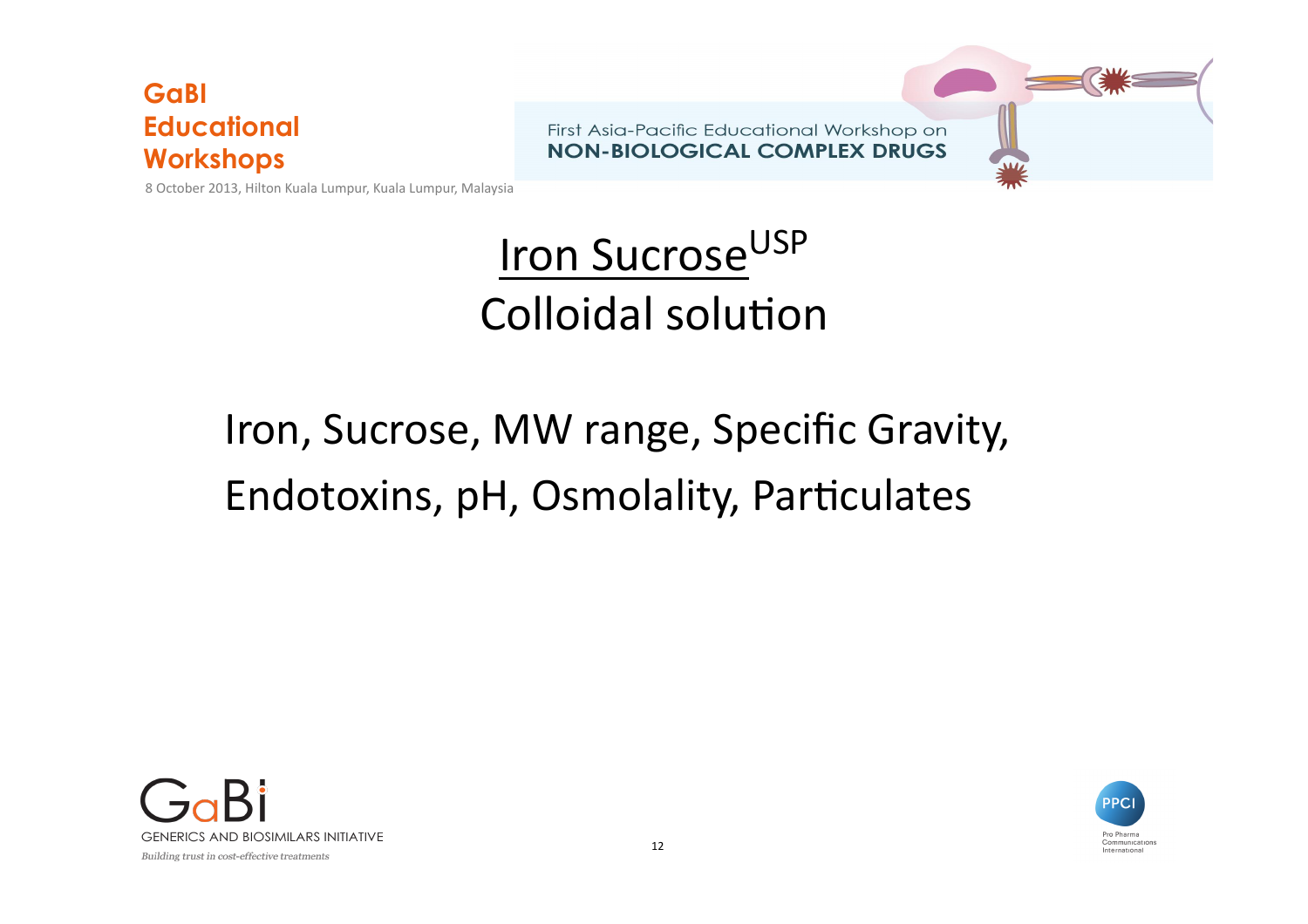First Asia-Pacific Educational Workshop on **NON-BIOLOGICAL COMPLEX DRUGS** 

8 October 2013, Hilton Kuala Lumpur, Kuala Lumpur, Malaysia

### Intravenous Iron Sucrose

- Complicated structure(s)
- Difficult to characterize
- Production method dependent
- Non-equivalent 'similars'
- Pre-clinical distribution studies
- Clinical trial outcomes
- Delayed, post-marketing recognition
- Impurities/storage containers